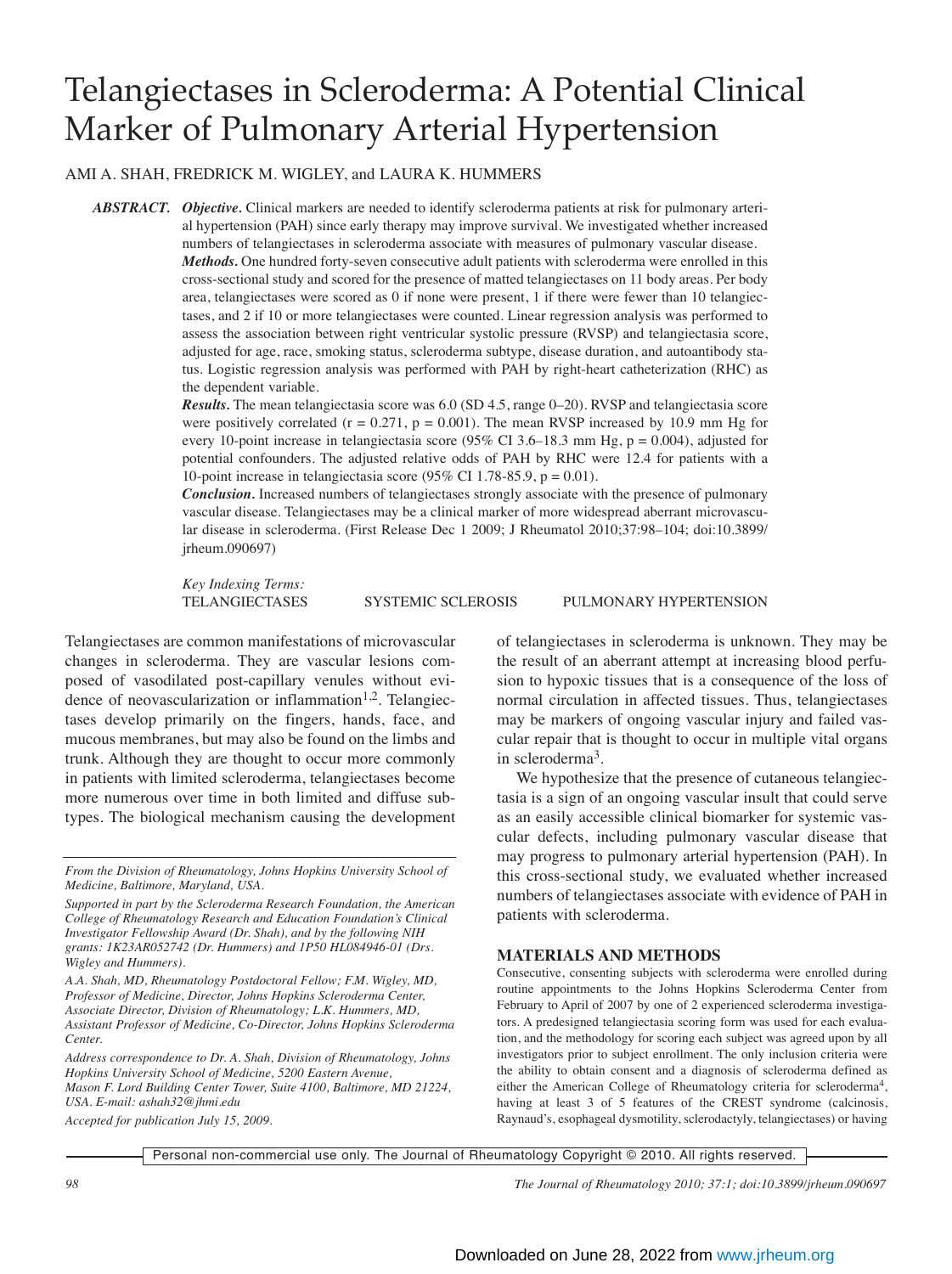definite Raynaud's phenomenon, abnormal nailfold capillaries, and the presence of a scleroderma-specific autoantibody.

Subjects were scored for the presence of matted, nonstellate telangiectases (Figure 1). Body areas assessed included face, hands, arms, chest and abdomen, back, legs, and feet. For each body area, telangiectases were scored as 0 if no telangiectases were present, 1 if there were fewer than 10 telangiectases, and 2 if 10 or more telangiectases were counted. The total possible telangiectasia score was 22. To assess for interrater reliability of the scoring method, 20 additional patients were independently scored by both investigators during 1 clinic encounter, blinded to the other observer's score.

Demographic data, disease duration, clinical disease characteristics, autoantibody status, and clinical outcome measures were extracted from previously recorded information in our database for all subjects. The date of first non-Raynaud's symptom was used to calculate disease duration. Scleroderma type was defined in the method outlined by LeRoy, *et al*: limited with skin involvement that does not extend above the elbow or knee, and diffuse with skin disease proximal to elbows or knees or involving the trunk<sup>5</sup>. Severe Raynaud's phenomenon was defined by a history of digital pitting scars, ulcers, or gangrene. Measures of cardiopulmonary disease included the echocardiogram and pulmonary function test (PFT) performed closest to the time of the study visit. Current medication use and the presence or absence of other comorbid conditions were determined during the study visit using these predetermined criteria: peripheral arterial disease (absent peripheral pulses, history of abnormal ankle-brachial indices, history of claudication, or history of amputation), coronary artery disease [a history of angina; abnormal electrocardiogram (ECG), standard exercise ECG test, exercise or pharmacologic stress imaging study, or coronary angiogram; or a history of coronary revascularization], atherosclerotic cerebrovascular disease (prior transient ischemic attack or thrombotic or embolic stroke), hypertension (systolic blood pressure > 140 mm Hg, diastolic blood pressure > 90 mm Hg, or antihypertensive medication use), and renal disease (renal insufficiency documented by abnormal creatinine). Assessments for PAH via right-heart catheterization (RHC) data were extracted from subjects' clinical charts when available.

*Echocardiograms.* Right ventricular systolic pressure (RVSP) estimated by Doppler echocardiography was used as a surrogate for pulmonary vascular disease. RVSP  $\geq$  45 mm Hg was used as evidence of pulmonary vascular disease consistent with PAH as reported<sup>6,7</sup>. If an RVSP estimate was not recorded, all echocardiograms that lacked an adequate tricuspid jet and had no right ventricular hypertrophy were presumed to be normal, and a value of 30 mm Hg was imputed. An estimated RVSP was available in 119 patients and imputed in 28 patients. In 3 patients, an estimated RVSP could not be imputed, given insufficient data. Echocardiograms were performed at diverse clinical sites, and reports were reviewed by the investigators according to a predesigned protocol.

*Pulmonary function tests (PFT).* The most recent spirometry, helium lung volumes, and carbon monoxide diffusing capacity (DLCO) results were recorded for each subject. PFT were performed at various sites and all measurements of forced vital capacity (FVC) and DLCO were standardized according to the US National Health and Nutrition Examination Survey and Knudson, *et al*, respectively<sup>8,9</sup>.

*RHC.* Among subjects who had RHC performed as part of routine clinical care, PAH was defined by a mean pulmonary artery pressure (MPAP)  $\geq 25$ mm Hg and a wedge pressure (PCWP) < 15 mm Hg. Pulmonary venous hypertension (PVH) was defined by MPAP  $\geq$  25 mm Hg and PCWP  $\geq$  15 mm Hg.

*Statistical analyses.* Exploratory data analysis for our explanatory variable of interest, total telangiectasia scores (0–22), and our primary outcome, RVSP, was performed including stem and leaf plots, box plots, and ladder of powers histograms. For some analyses, subjects were grouped into tertiles of telangiectasia score (0–3, 4–7, 8+). Differences in continuous and dichotomous or categorical clinical variables among the 3 groups were assessed by analysis of variance (ANOVA) and Fisher's exact test, respectively. Interrater reliability was assessed by intraclass correlation coefficient.

The correlation between RVSP and telangiectasia score was assessed by Pearson's correlation coefficient. In order to determine the strength of association of our clinical measure (telangiectases) as a predictor of pulmonary vascular disease, regression models were developed with RVSP as the dependent variable and telangiectasia score as a continuous explanatory variable. Simple linear regression analyses were then performed to assess bivariate associations between RVSP and telangiectasia scores, and between RVSP and other scleroderma characteristics. Multivariable linear regression analysis was performed to evaluate the relationship between RVSP and telangiectasia scores, adjusted for age, race, smoking status, scleroderma subtype, disease duration, and autoantibody status. These variables were fixed in all analyses given their clinical relevance. Regression diagnostics were performed, including Q-Q plots and the Shapiro-Wilk test for normality of studentized residuals. As RVSP was not normally distributed, the above analyses were also performed with logarithmically transformed RVSP. Bivariate and multivariable linear regression analyses with RVSP as the dependent variable and facial telangiectasia score alone (range 0–2) as a possible explanatory variable were also performed.

Secondary analyses were performed with the presence of PAH by RHC as the dependent variable. The Hosmer-Lemeshow test confirmed model goodness-of-fit. Differences in mean total telangiectasia score between patients with PAH, PVH, and normal RHC were explored by ANOVA with a Bonferroni correction.

Serum soluble endoglin levels tested by ELISA (R&D Systems Inc., Minneapolis, MN, USA) as part of another study were available in 11



*Figure 1.* Two different types of telangiectasia: (A) matted; (B) stellate.

Personal non-commercial use only. The Journal of Rheumatology Copyright © 2010. All rights reserved.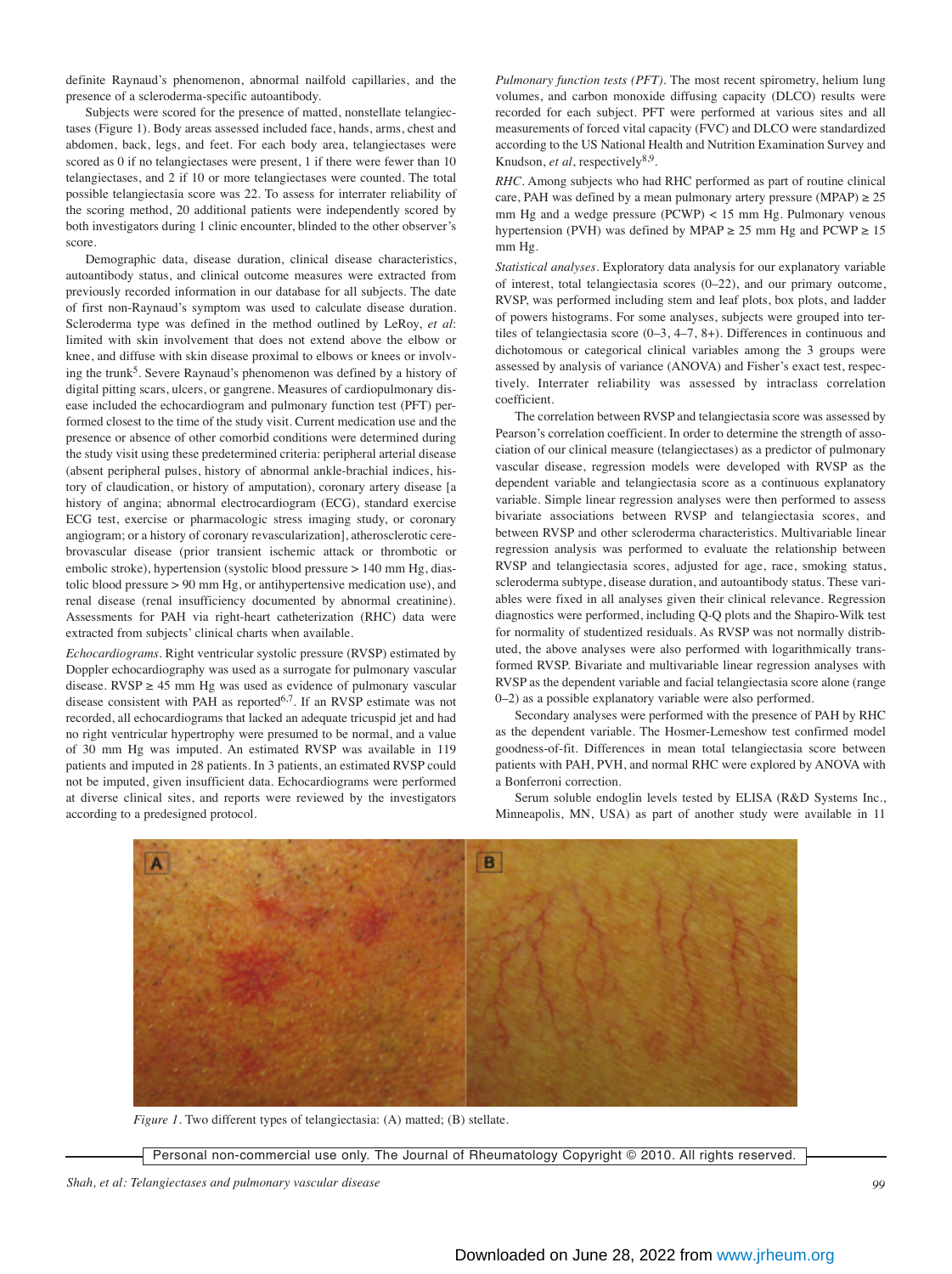patients. We assessed the correlation between endoglin levels and total telangiectasia scores by Pearson's correlation coefficient. The correlation between severe Raynaud's phenomenon and total telangiectasia score was also explored. Statistical significance was defined as a 2-sided p value ≤ 0.05. Statistical analyses were performed using Stata 10.0 (Stata Corp., College Station, TX, USA).

# **RESULTS**

The study population consisted of 147 patients with scleroderma with a mean age of 54.3 years (SD 13.3 yrs). Most of the participants were women (86.4%), and 74.2% were white. Among all subjects, 59.2% had limited cutaneous disease and 40.8% had diffuse cutaneous scleroderma. The mean disease duration was 9.4 years, and the mean duration since Raynaud's onset was 13.8 years. Comorbid vascular disease was seen in 27.2% of subjects. Of the study population, 21.9% had anticentromere antibodies (ACA), and 21.2% had scleroderma-70 antibodies. Subjects were frequently treated with calcium channel blockers (53.1%), angiotensin-converting enzyme inhibitors or angiotensin receptor blockers (36.7%), or antiplatelet medications  $(26.5\%)$ .

*Telangiectasia score and its association with scleroderma characteristics*. Telangiectasia assessment was highly consistent between both observers (interclass correlation coefficient = 0.95). Telangiectasia scores ranged from 0 to 20, and the mean telangiectasia score was 6.0 (SD 4.5). Fifty-four patients had a telangiectasia score of 0–3, 50 had a score of 4–7, and 43 had a score of 8–20. Baseline characteristics of our patients by tertile of telangiectasia score are detailed in Table 1. Patients in the second and third tertiles of telang-

| Variables                                  | Telangiectasia<br>Score $0-3$ ,<br>$n = 54$ | Telangiectasia<br>Score $4-7$ ,<br>$n = 50$ | Telangiectasia<br>Score $8+$ ,<br>$n = 43$ | p        |  |
|--------------------------------------------|---------------------------------------------|---------------------------------------------|--------------------------------------------|----------|--|
| Age, yrs, mean (SD)                        | 47.8(11.1)                                  | 57.6 (13.9)                                 | 58.5(12.1)                                 | < 0.0001 |  |
| Women, no. $(\%)$                          | 47 (87.0)                                   | 41 $(82.0)$                                 | 39(90.7)                                   | 0.52     |  |
| Race, no. $(\%)$                           |                                             |                                             |                                            | 0.007    |  |
| White                                      | 33(61.1)                                    | 37(74.0)                                    | 39 (90.7)                                  |          |  |
| African American                           | 16(29.6)                                    | 9(18.0)                                     | 3(7.0)                                     |          |  |
| Asian                                      | 5(9.3)                                      | 2(4.0)                                      | 0(0)                                       |          |  |
| Other                                      | 0(0)                                        | 2(4.0)                                      | 1(2.3)                                     |          |  |
| Scleroderma classification, no. (%)        |                                             | 0.19                                        |                                            |          |  |
| Limited                                    | 28 (51.9)                                   | 29(58.0)                                    | 30(69.8)                                   |          |  |
| Diffuse                                    | 26(48.1)                                    | 21(42.0)                                    | 13(30.2)                                   |          |  |
| Disease duration, yrs, mean (SD)           | 6.2(5.5)                                    | 8.4(5.2)                                    | 14.6(10.9)                                 | < 0.0001 |  |
| Smoking, no. $(\%)$                        |                                             |                                             |                                            | 0.03     |  |
| Never                                      | 36(66.7)                                    | 25(50.0)                                    | 18(41.8)                                   |          |  |
| Former                                     | 10(18.5)                                    | 21(42.0)                                    | 19(44.2)                                   |          |  |
| Current                                    | 8(14.8)                                     | 4(8.0)                                      | 6(14.0)                                    |          |  |
| Vascular disease, no. (%)                  |                                             |                                             |                                            |          |  |
| Peripheral vascular disease                | 1(1.9)                                      | 3(6.0)                                      | 0(0)                                       | 0.21     |  |
| Coronary artery disease                    | 2(3.7)                                      | 7(14.0)                                     | 4(9.3)                                     | 0.18     |  |
| Atherosclerotic CVD                        | 0(0)                                        | 0(0)                                        | 1(2.3)                                     | 0.29     |  |
| Hypertension                               | 8(14.8)                                     | 14(28.0)                                    | 11(25.6)                                   | 0.22     |  |
| Renal disease, no. (%)                     | 3(5.6)                                      | 5(10.0)                                     | 7(16.3)                                    | 0.23     |  |
| FVC (% predicted), mean (SD),<br>$n = 143$ | 73.8(20.5)                                  | 74.2 (17.9)                                 | 73.5(21.2)                                 | 0.98     |  |
| Autoantibody status, no. (%)               |                                             |                                             |                                            |          |  |
| Centromere, $n = 146$                      | 6(11.1)                                     | 13(26.0)                                    | 13(31.0)                                   | 0.04     |  |
| Scl-70, $n = 146$                          | 17(31.5)                                    | 8(16.0)                                     | 6(14.3)                                    | 0.08     |  |
| Ribonucleoprotein, $n = 142$               | 8(15.1)                                     | 6(12.5)                                     | 1(2.4)                                     | 0.11     |  |
| Medication use, no. $(\%)$                 |                                             |                                             |                                            |          |  |
| Calcium channel blocker                    | 28 (51.9)                                   | 26(52.0)                                    | 24(55.8)                                   | 0.94     |  |
| Phosphodiesterase inhibitor                | 1(1.9)                                      | 3(6.0)                                      | 12(27.9)                                   | < 0.001  |  |
| Endothelin antagonist                      | 4(7.4)                                      | 2(4.0)                                      | 3(7.0)                                     | 0.76     |  |
| Prostacyclin                               | 1(1.9)                                      | 1(2.0)                                      | 3(7.0)                                     | 0.44     |  |
| Antiplatelet                               | 10(18.5)                                    | 15(30.0)                                    | 14(32.6)                                   | 0.24     |  |
| Anticoagulation                            | 1(1.9)                                      | 6(12.0)                                     | 5(11.6)                                    | 0.07     |  |
| ACE inhibitor or ARB                       | 20(37.0)                                    | 15(30.0)                                    | 29 (44.2)                                  | 0.37     |  |
| Statin                                     | 11(20.4)                                    | 14(28.0)                                    | 10(23.3)                                   | 0.65     |  |
|                                            |                                             |                                             |                                            |          |  |

*Table 1.* Baseline characteristics of study participants.

CVD: cerebrovascular disease; FVC: forced vital capacity; Scl: scleroderma; ACE: angiotensin-converting enzyme, ARB: angiotensin receptor blocker.

Personal non-commercial use only. The Journal of Rheumatology Copyright © 2010. All rights reserved.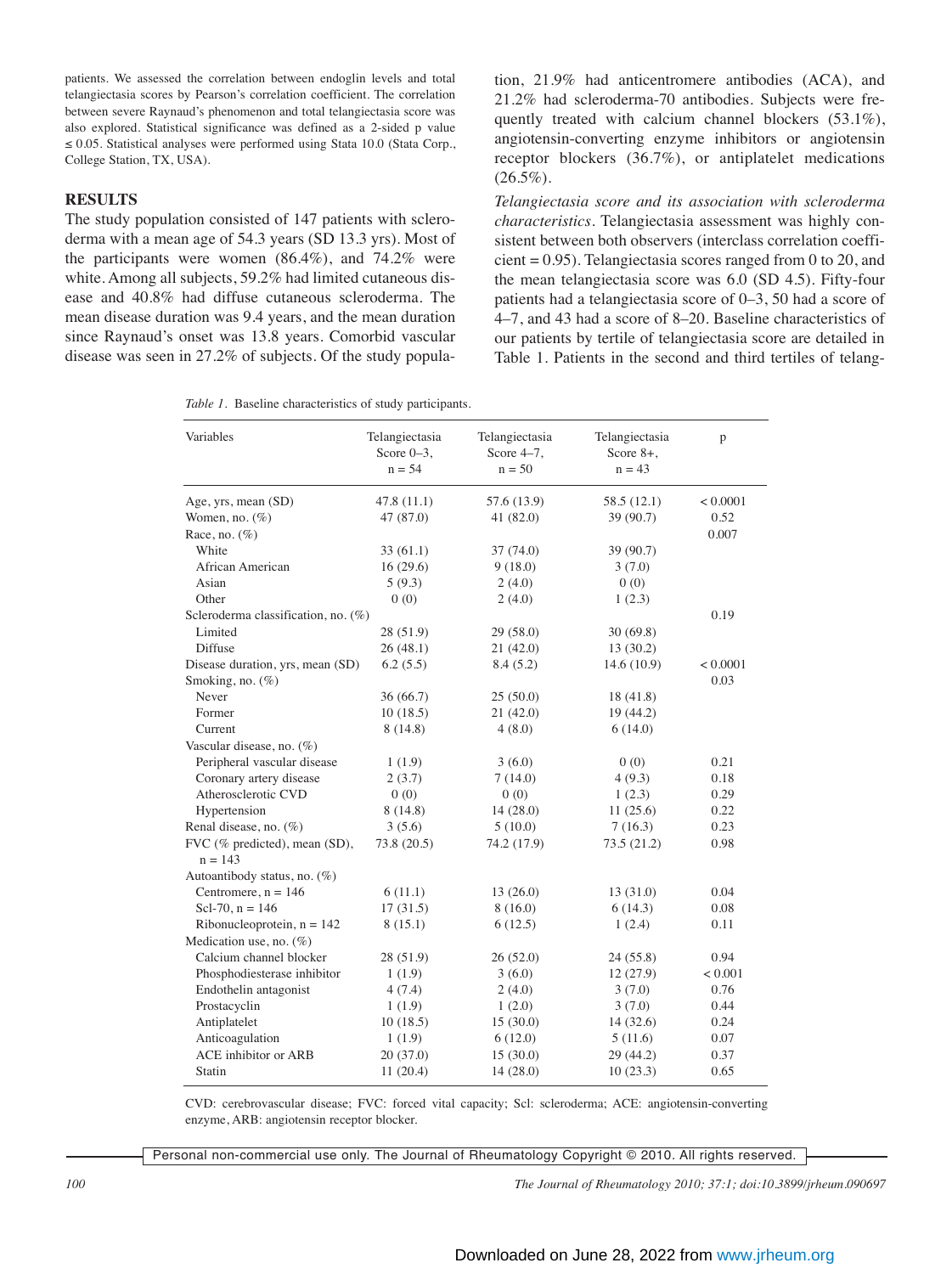iectasia score were older ( $p < 0.0001$ ) and had a longer duration of scleroderma (p < 0.0001). African American patients had lower telangiectasia scores than their white counterparts  $(p = 0.007)$ . More former and current smokers were present in second and third telangiectasia tertiles ( $p = 0.03$ ). Patients in higher tertiles were also more commonly ACA-positive  $(p = 0.04)$  and more likely to be treated with phosphodiesterase-5 inhibitors (p < 0.001). Gender, scleroderma subtype, nonscleroderma vascular disease, renal disease, and anti-Scl70 and anti-RNP antibodies did not differ between tertiles of telangiectasia score. The strong relationship between disease duration and telangiectasia score is illustrated in Figure 2.

*Estimated RVSP and telangiectasia score.* The mean RVSP was 39.6 mm Hg (SD 18.1 mm Hg), and 30 patients (20.8%) had an  $RVSP \geq 45$  mm Hg. The mean  $RVSP$  increased from 34.4 mm Hg in the lowest tertile to 48.1 mm Hg in the highest tertile of telangiectasia score (Table 2). RVSP and telangiectasia score were positively correlated  $(r = 0.271, p =$ 0.001). In bivariate analysis (Table 3), the mean RVSP increased by 10.8 mm Hg for a 10-point increase in total telangiectasia score ( $p = 0.001$ ); this relationship is illustrated in Figure 3. Additional bivariate analyses demonstrated that the mean RVSP was also positively associated with age  $(p < 0.001)$ , limited disease subtype  $(p = 0.047)$ , and scleroderma disease duration  $(p = 0.07)$ . Although the mean RVSP increased by 6.5 mm Hg comparing subjects with interstitial lung disease to those without, this was not statistically significantly different ( $p = 0.08$ ), but there was a negative correlation with FVC and DLCO. In multivariable analysis, the mean RVSP increased by 10.9 mm Hg for every 10-point increase in telangiectasia score ( $p = 0.004$ ), adjusted for age, race, disease duration, scleroderma subtype, smoking status, and autoantibody status. The remaining variables were no longer statistically significant.

Bivariate analysis with logarithmically transformed RVSP yielded similar statistically significant associations for telangiectasia score ( $p = 0.005$ ), age ( $p < 0.001$ ), DLCO  $(p < 0.001)$ , and smoking  $(p = 0.04)$ , but the association with limited disease subtype was no longer statistically significant ( $p = 0.14$ ). In multivariable analysis, the mean logarithmically transformed RVSP increased by 0.21 for a 10-point increase in telangiectasia score ( $p = 0.01$ ), adjusted for age, race, disease duration, subtype, smoking status, and autoantibody status.

Facial telangiectasia score was explored as a possible surrogate marker for the total telangiectasia score. The mean RVSP increased by 4.5 mm Hg for each 1-point increase in facial telangiectasia score, and this approached statistical significance ( $p = 0.07$ ). After adjusting for potential confounders, the mean RVSP increased by 5.2 mm Hg for a 1-unit increase in facial telangiectasia score ( $p = 0.065$ ).

*PAH on RHC and telangiectasia score.* Forty-five patients underwent RHC. The MPAP was 32.2 mm Hg and the mean PCWP was 10.9 mm Hg. Twenty-three of the patients who underwent RHC had confirmed PAH, 8 had PVH, and the remainder were normal. The mean total telangiectasia score differed in these 3 groups: 8.6 in the PAH group, 8.1 in the



*Figure 2.* The mean telangiectasia score increased by 2.5 for every 10-year increase in scleroderma disease duration ( $p < 0.001$ ).

Personal non-commercial use only. The Journal of Rheumatology Copyright © 2010. All rights reserved.

*Shah, et al: Telangiectases and pulmonary vascular disease 101*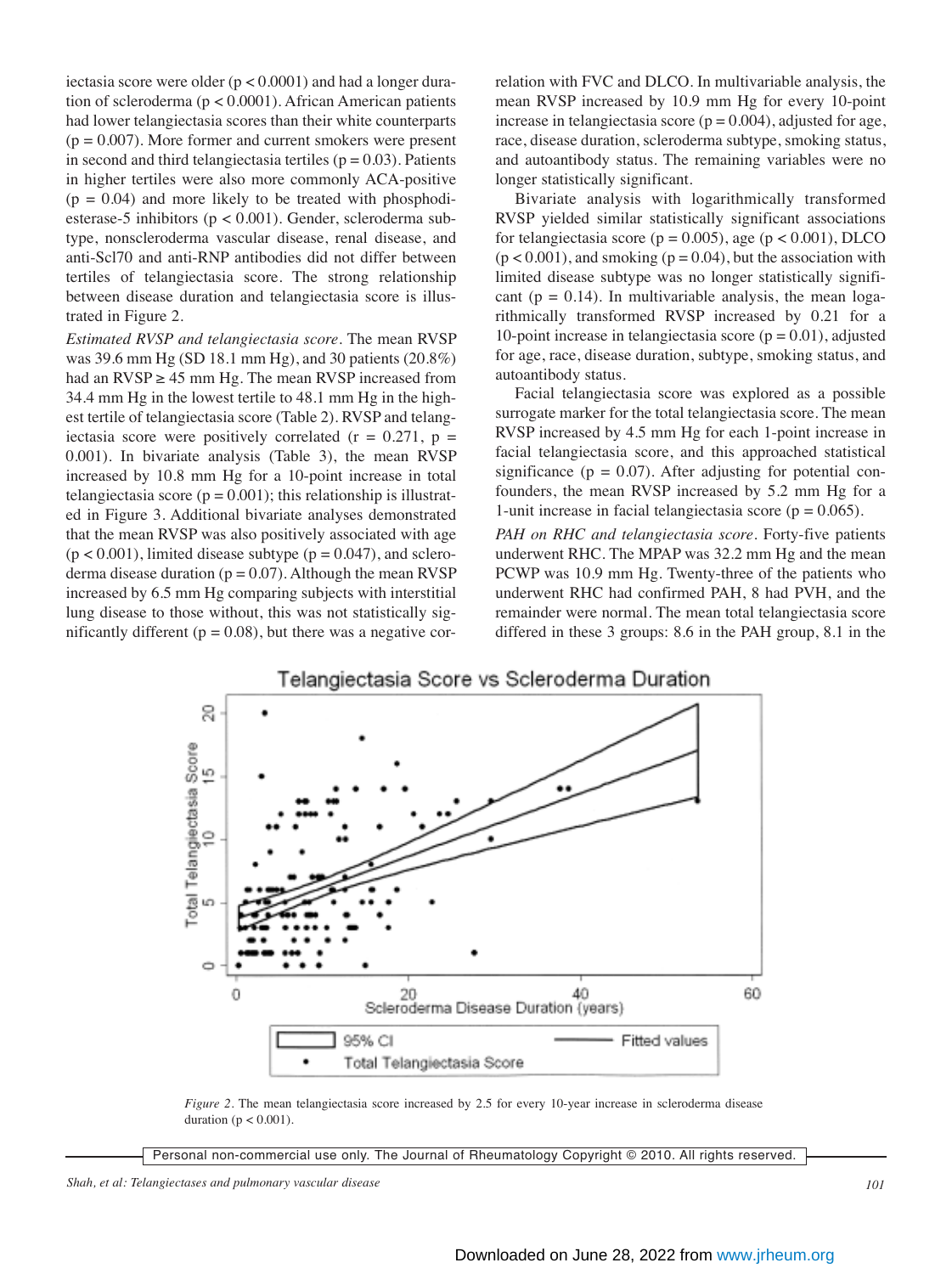| Variables       | Telangiectasia<br>Score $0-3$ ,<br>$n = 54$ | Telangiectasia<br>Score $4-7$ ,<br>$n = 50$ | Telangiectasia<br>Score $8+$ ,<br>$n = 43$ | p      |
|-----------------|---------------------------------------------|---------------------------------------------|--------------------------------------------|--------|
| RVSP, mean (SD) | 34.4(8.8)                                   | 38.1 (15.6)                                 | 48.1(25.4)                                 | 0.0007 |
| DLCO, mean (SD) | 69.8(26.0)                                  | 70.6(25.9)                                  | 61.9(27.8)                                 | 0.24   |

RVSP: right ventricular systolic pressure; DLCO: diffusion capacity.

*Table 3.* Crude and adjusted change in mean RVSP.

|                                                 | $\beta$ | Crude<br>$(95\% \text{ CI})$ | p       | $\beta$ | Adjusted*<br>$(95\% \text{ CI})$ | p     |  |
|-------------------------------------------------|---------|------------------------------|---------|---------|----------------------------------|-------|--|
| Telangiectasia score<br>(per 10-point increase) | 10.8    | (4.5, 17.2)                  | 0.001   | 10.9    | (3.6, 18.3)                      | 0.004 |  |
| Age (per $10$ yrs)                              | 4.0     | (1.8, 6.1)                   | < 0.001 | 2.0     | $(-0.5, 4.6)$                    | 0.12  |  |
| Race/ethnicity**                                |         |                              | 0.56    |         |                                  | 0.55  |  |
| <b>Black</b>                                    | $-2.3$  | $(-10, 5.5)$                 |         | 3.6     | $(-4.1, 11.3)$                   |       |  |
| Hispanic                                        | $-18.9$ | $(-44.5, 6.7)$               |         | $-16.1$ | $(-40.0, 7.8)$                   |       |  |
| Asian/Pacific Islander                          | $-5.1$  | $(-20.1, 9.9)$               |         | 3.1     | $(-11.6, 17.7)$                  |       |  |
| Mid-East/Arabian                                | $-10.6$ | $(-46.7, 25.4)$              |         | $-5.6$  | $(-39.9, 28.7)$                  |       |  |
| Scleroderma subtype<br>(diffuse vs limited)     | $-6.1$  | $(-12.1, -0.1)$              | 0.047   | $-1.8$  | $(-8.6, 4.9)$                    | 0.59  |  |
| Scleroderma disease<br>duration (per 10 yrs)    | 3.3     | $(-0.2, 7.0)$                | 0.07    | $-0.5$  | $(-4.5, 3.6)$                    | 0.81  |  |
| Autoantibody status                             |         |                              |         |         |                                  |       |  |
| Anticentromere                                  | 5.8     | $(-1.4, 12.9)$               | 0.11    | 4.0     | $(-3.7, 11.7)$                   | 0.31  |  |
| Anti-Scl 70                                     | $-0.1$  | $(-7.4, 7.3)$                | 0.99    | 4.8     | $(-2.5, 12.1)$                   | 0.19  |  |
| Anti-RNP                                        | 5.6     | $(-3.9, 15.1)$               | 0.25    | 8.6     | $(-1.0, 18.2)$                   | 0.08  |  |
| Smoking history                                 |         |                              | 0.02    |         |                                  | 0.26  |  |
| Former vs never                                 | 8.7     | (2.3, 15.1)                  |         | 5.0     | $(-1.7 - 11.7)$                  |       |  |
| Current vs never                                | $-0.6$  | $(-10.0, 8.7)$               |         | $-1.9$  | $(-11.3, 7.4)$                   |       |  |
|                                                 |         |                              |         |         |                                  |       |  |

\* Adjusted model includes telangiectasia score, age, race, scleroderma subtype, disease duration, autoantibody status and smoking status. \*\* White (reference). RVSP: right ventricular systolic pressure; CI: confidence interval; Scl: scleroderma; RNP: tktktktk.

PVH group, and 4.4 among those with a normal RHC ( $p =$ 0.01). Although the increase in telangiectasia score comparing PAH patients to those with a normal RHC was statistically significant ( $p = 0.01$ ), the increased score among patients with PVH compared to those with a normal RHC was not ( $p = 0.14$ ).

In bivariate analysis, the relative odds of PAH by RHC was 3.9 for patients with a 10-point increase in telangiectasia score (95% CI 1.50–10.0,  $p = 0.005$ ). In multivariable modeling, the relative odds of PAH were 12.4 for patients with a 10-point increase in telangiectasia score, adjusted for age, race, smoking status, disease duration, scleroderma subtype, autoantibody status, and DLCO (95% CI 1.78–85.9,  $p = 0.01$ ). Figure 4 shows the distribution of telangiectasia scores among patients without PAH and those with either echocardiographic evidence suggestive of PAH (eRVSP > 45 mm Hg) or RHC-confirmed PAH.

*Endoglin levels and telangiectasia score.* Serum soluble endoglin levels evaluated as part of another study were available in 11 patients. The positive correlation between endoglin levels and telangiectasia score achieved borderline statistical significance in this small sample ( $r = 0.552$ ,  $p =$ 0.078).

*Severe Raynaud's phenomenon and telangiectasia score.* Severe Raynaud's phenomenon (history of digital pitting scars, ulcers, or gangrene) and telangiectasia score were not significantly correlated  $(r = 0.027, p = 0.46)$ .

# **DISCUSSION**

By quantifying telangiectases in a cross-sectional analysis performed prospectively in a large population of patients with well defined scleroderma, we observed significant associations between evidence of PAH and the number of telangiectases. After adjustment for potential confounders, this association remained robust. Comparing patients with RHC-confirmed PAH to all other patients, the adjusted relative odds of PAH were 12.4 for a 10-point increase in telangiectasia score. The relationship between telangiectasia score and vascular disease appears to be specific to pulmonary vascular disease, rather than a history of severe digital

Personal non-commercial use only. The Journal of Rheumatology Copyright © 2010. All rights reserved.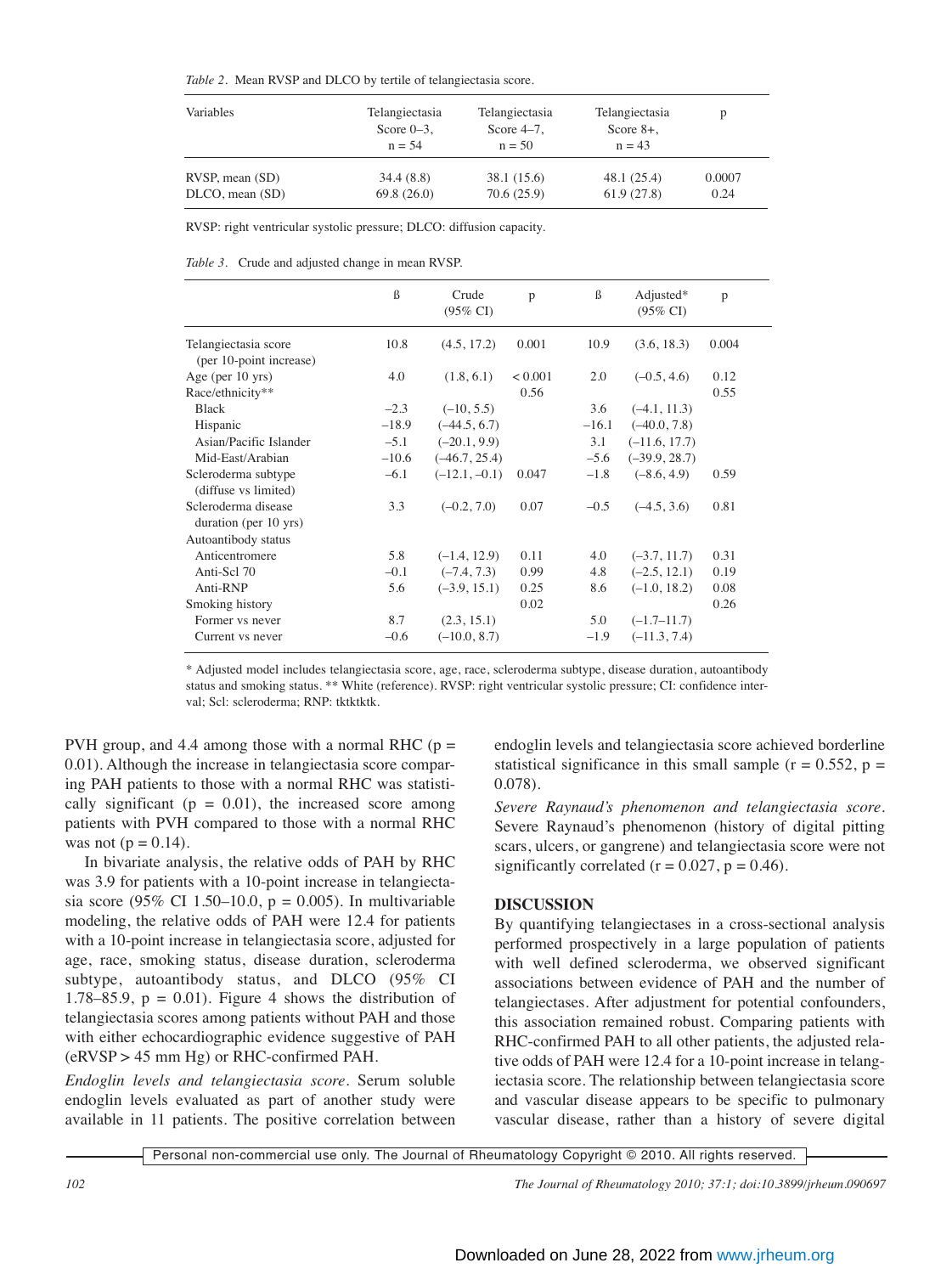

*Figure 3.* The mean RVSP increased by 10.8 mm Hg for every 10-point increase in telangiectasia score  $(p = 0.001)$ .



Graphs by PAH on Echocardiogram (RVSP > 45 mmHg) or Right Heart Catheterization

*Figure 4.* Total telangiectasia score by pulmonary arterial hypertension (PAH) status. PAH is defined as either an estimated right ventricular systolic pressure (RVSP)  $\geq$  45 mm Hg or right-heart catheterization–confirmed PAH.

ischemia associated with Raynaud's phenomenon. In a limited sample of patients, endoglin levels correlated positively with increasing telangiectasia score.

Our results are consistent with a study evaluating telangiectases on the hands<sup>10</sup>, in which limited scleroderma patients with isolated pulmonary hypertension tended to have multiple telangiectases; however, these authors only

evaluated the association of hand telangiectases with pulmonary hypertension in a relatively small sample of patients with limited scleroderma.

Biological evidence for a vascular perturbation driving the pathogenesis of telangiectases has been suggested by increased endothelial proliferation demonstrated on autoradiographic studies of cutaneous telangiectases in patients

Personal non-commercial use only. The Journal of Rheumatology Copyright © 2010. All rights reserved.

*Shah, et al: Telangiectases and pulmonary vascular disease 103*